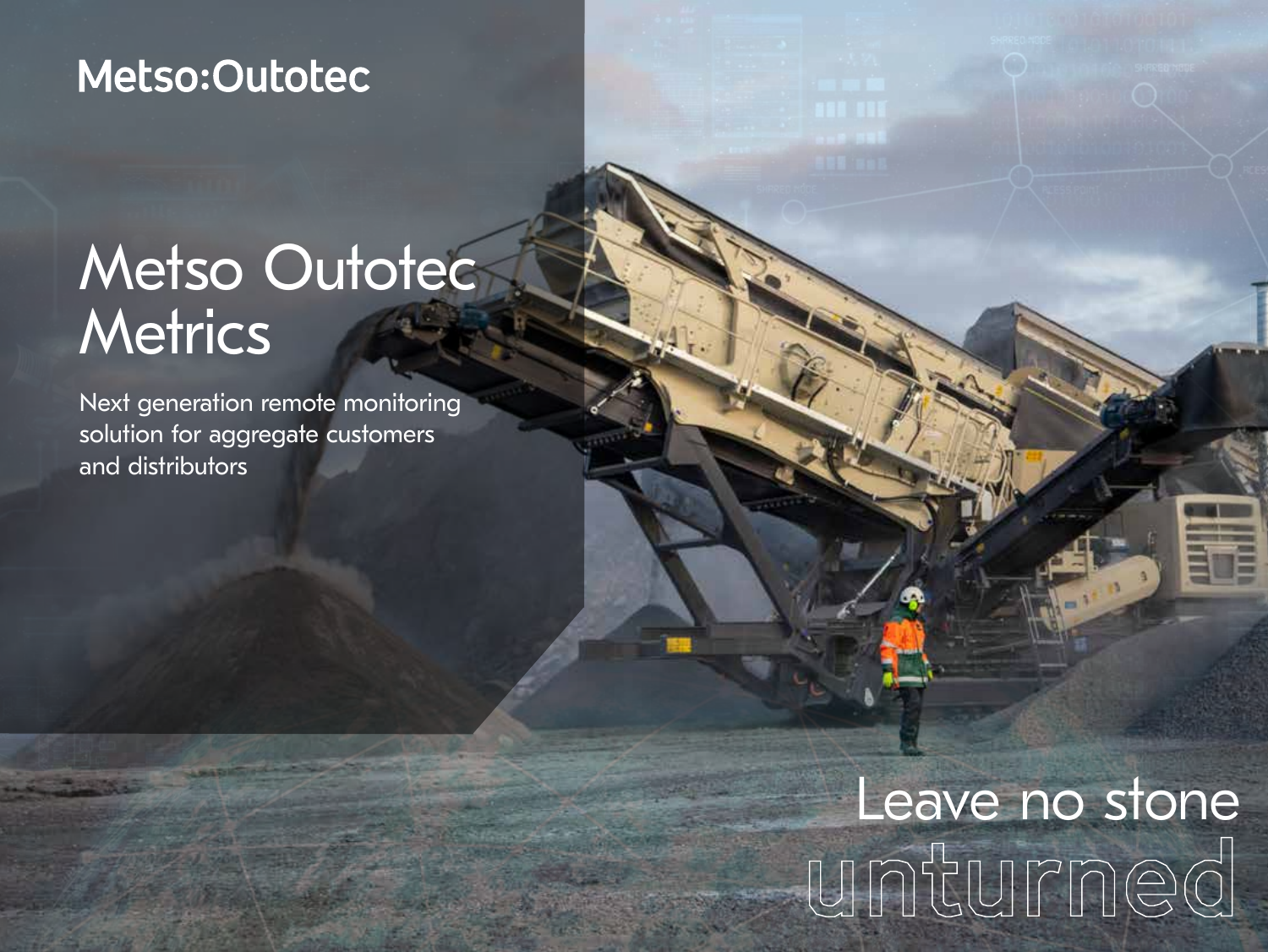Metso Outotec Metrics connects your mobile crushers and screens giving you data-visibility to improve:

• Availability • Performance • Reliability • Profitability •

2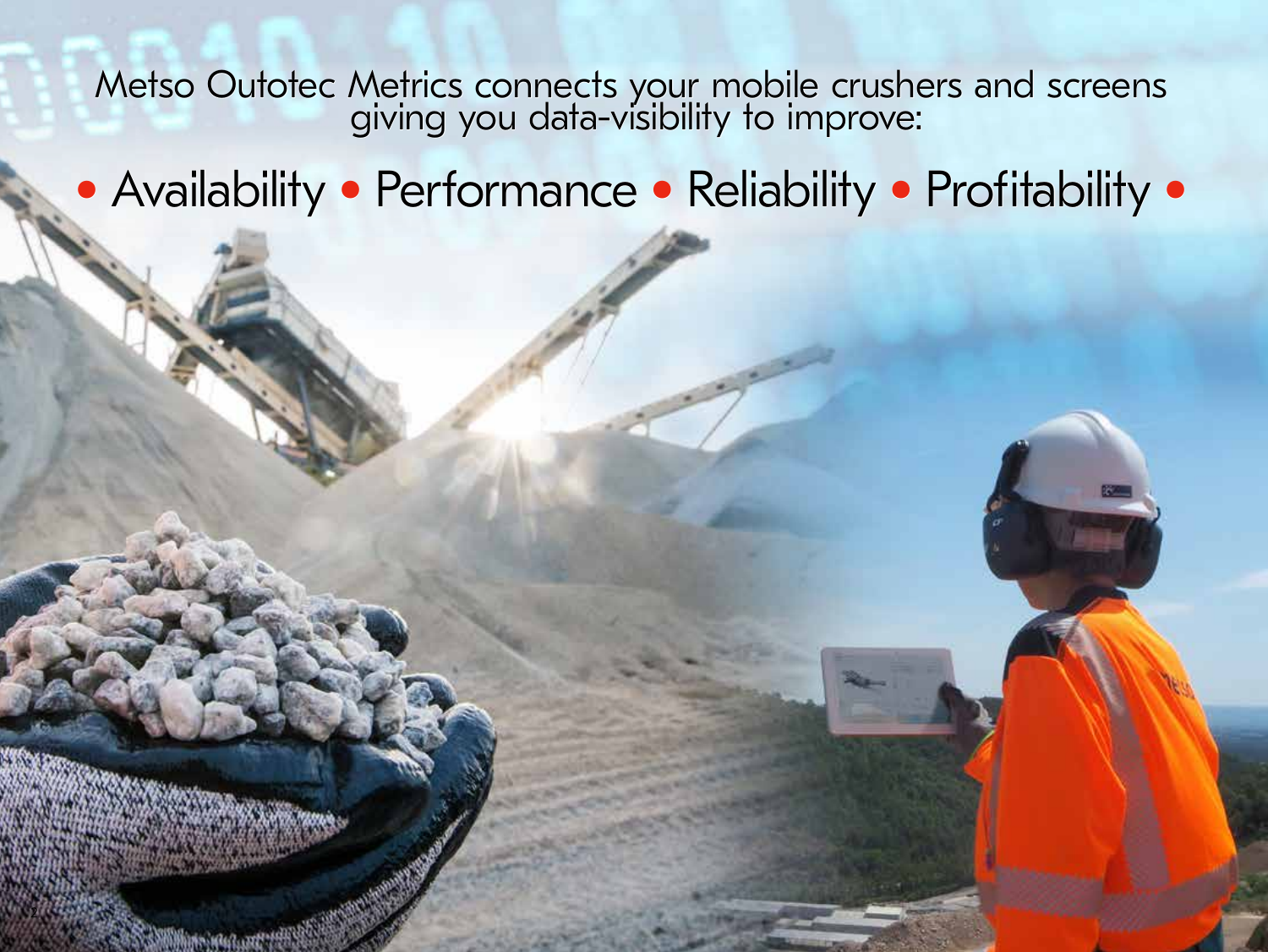### Metso Outotec Metrics services



#### **Sustainability**

CO2 footprint tracking and fuel consumption helps to keep you on track to reach a greener future together



#### Access your live data 24/7

Secured cloud-based platform for remote monitoring of mobile equipment by authorized users



#### Data-driven decisions

Dashboards on utilization, production and energy consumption among others, over customizable periods, to analyze a wide range of data variables and make informed decisions that impact operations



#### Stay ahead of the curve

Maintenance plan and logbook to help anticipate service activities and manage parts change-outs in a cost-efficient manner



#### Safety and best practices

Time-stamped alarms from unit automation system and parameter change notifications to help take timely action and identify areas of improvement



#### Geolocation

Simple zoom-in and out on the world's map to locate equipment and to help manage mobile production assets



#### Leverage instant expertise

Optional and instant access to Metso Outotec and distribution partners expertise who can help you with troubleshooting or analyzing your fleet's data to meet your business goals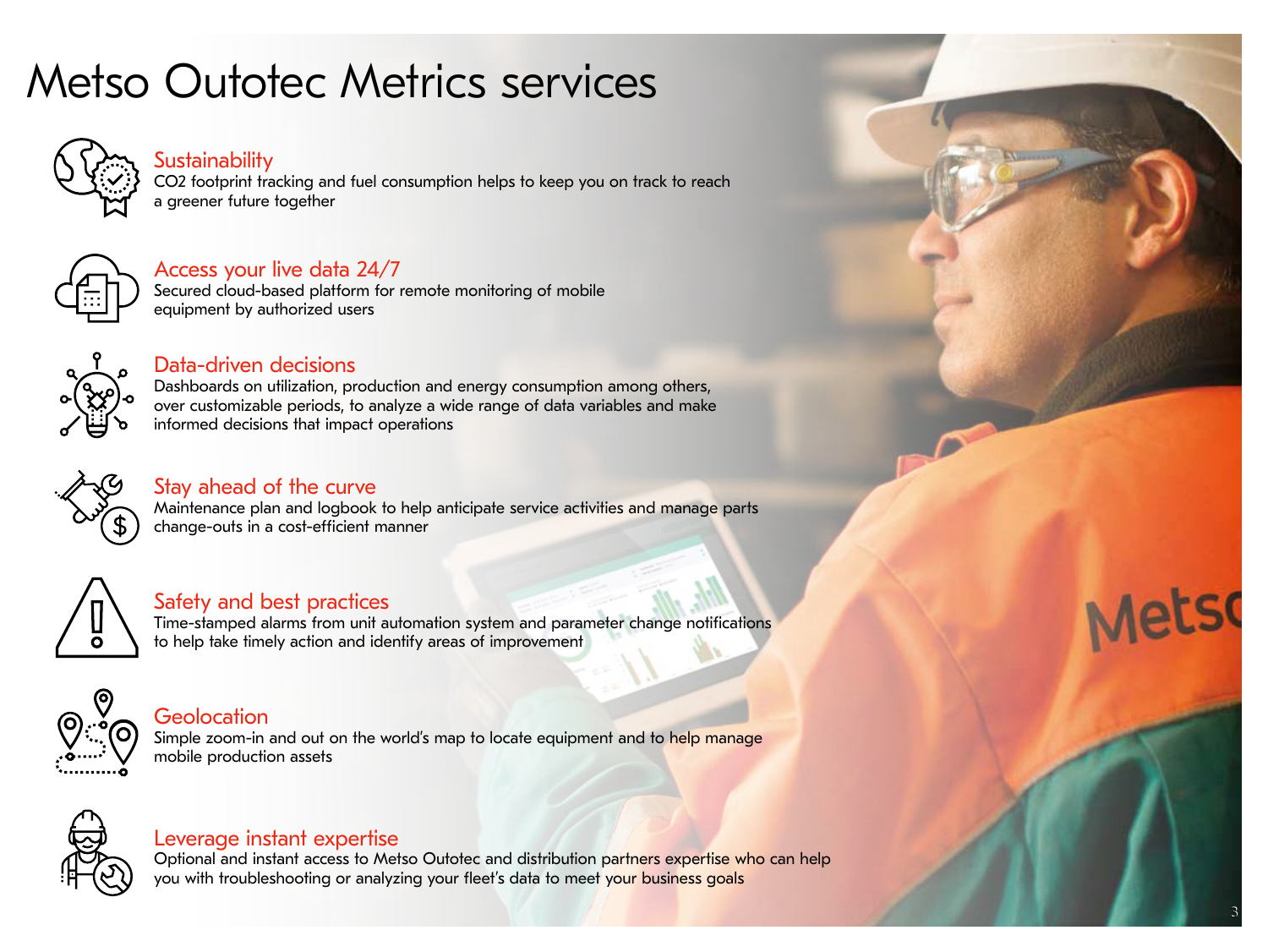#### Modernize your equipment, become digitally current and make your data work for you!

While newer machines come equipped with Metso Outotec Metrics, legacy equipment can in most cases be modernized and integrate equipment digital connectivity with a Retrofit Kit. Leverage Metso Outotec and our partners' knowledge to measure, maintain and manage with Metrics. Boost your equipment's performance and increase both uptime and overall asset life.



#### Metrics retrofit kit Boost your performance without a large capital investment!

4

**Sustainability** 

reach sustainability  $\mathfrak{A}$  ambitions by tracking and improving KPIs such as energy and fuel usage. Use remote monitoring and support to circumvent field visits to increase uptime, save costs and travel-related emissions.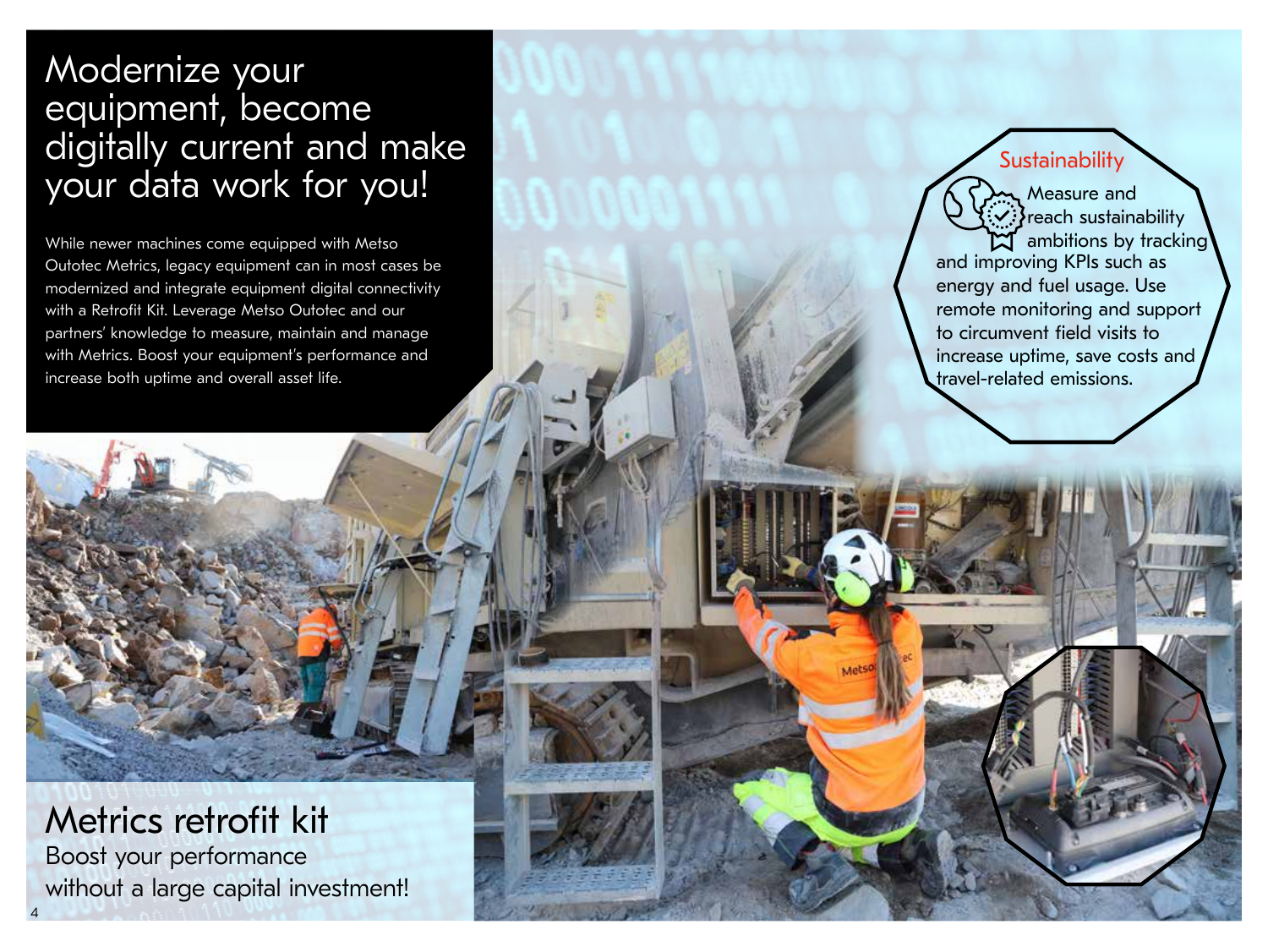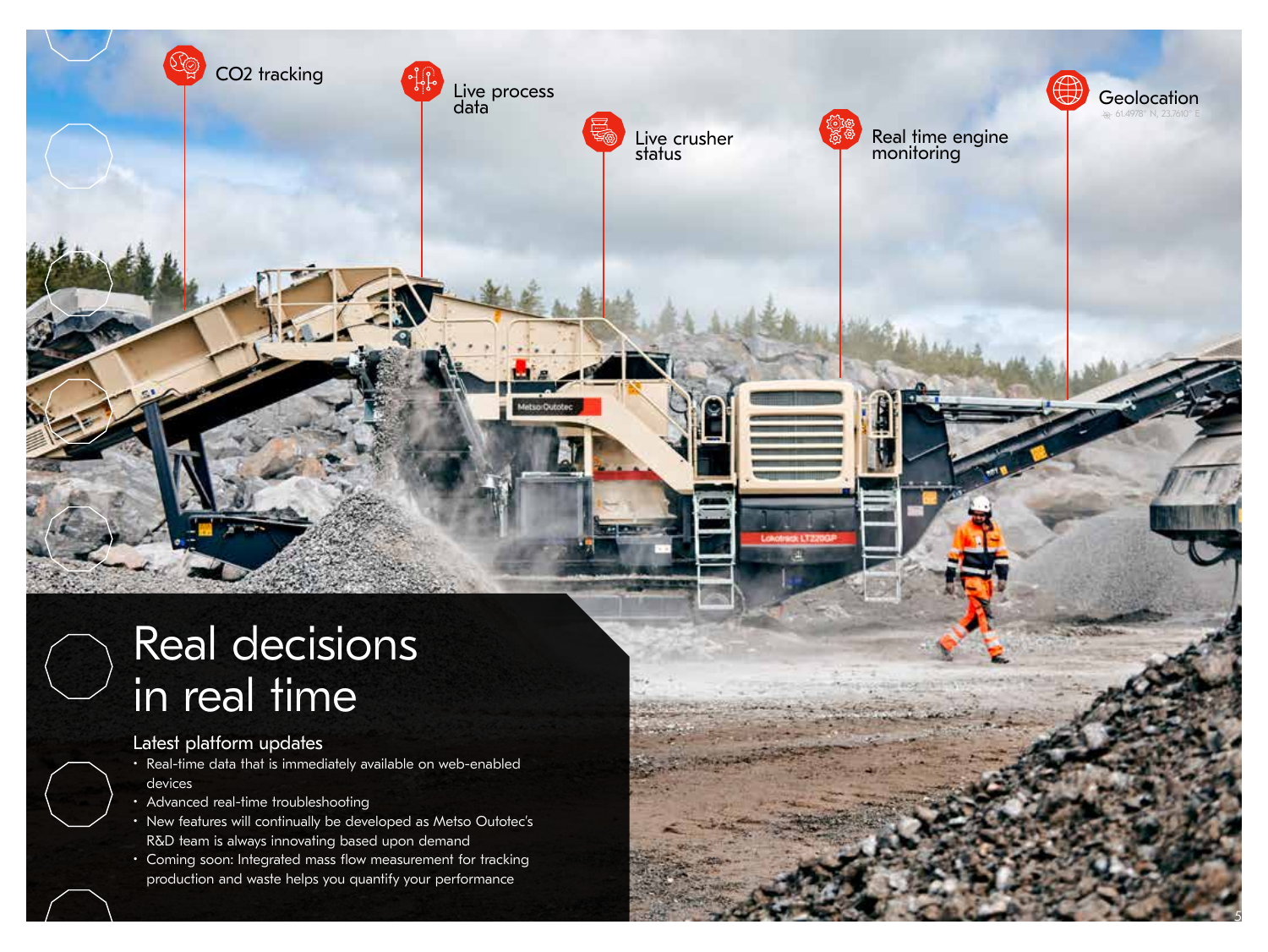### Data driven decisions

### Focus your efforts and build better efficiency with the right information

- Quickly identify under-performing assets and use Metso Outotec and distributor expertise with OEM spare parts to maximize productivity
- Upskill and train plant personnel to push equipment to optimal performance
- Easily plan service routes using geolocation when servicing multiple machines at different sites
- Maximize resale value by drawing on maintenance logs and service history
- Instantly trouble-shoot, increase productivity and reduce stress with Metso Outotec and distributor experts digitally close-at-hand





Knowledge is power. When considering your kilowatt hours per crushed ton (kWh/t), this digital tool provides you the data you need to make measurable savings and gains and boost your profitability.



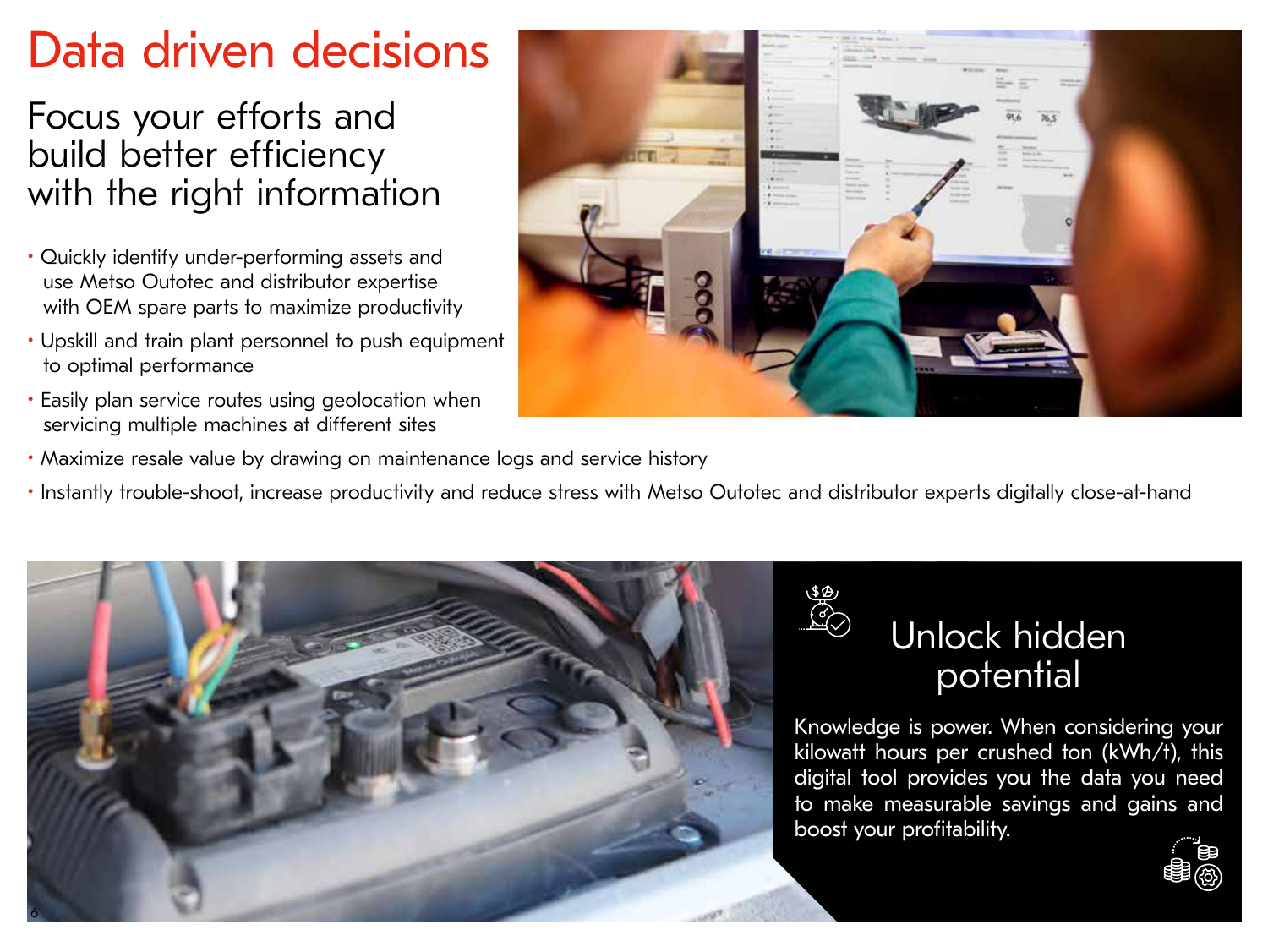### Additional services to raise the bar

Get the most out of your assets with a tailored package to match your unique site goals. Both in the field and remotely, use Metrics to audit the site, assess the current state and tailor a mixture of these four key services below. Raise the bar, gain peace-of-mind, lengthen useful asset life and increase the total amount of rock crushed!



**Equipment** 

Equipment Protection Services (EPS) is designed to bring added protection for your most valuable assets while reducing financial risks by anticipating and minimizing unexpected equipment failures. EPS is composed of three core elements: scheduled inspections from certified inspectors, extended warranties on designated components and remote monitoring.

> Peace of mind



Availability Services focus on maximizing operational uptime and minimizing unexpected failures and service stops. Minimize unexpected failures by focusing on Chamber selection, ScreenCheck optimal set up, 1000h Inspection services as well as preventive maintenance parts plans. Minimize downtime by: stocking critical parts kits, having on-site consignment stock as well as field service troubleshooting support.

> Bring the hours



Increase capacity, lower your cost per ton and meet specific size-reduction requirements. Reach your performance goals by applying forward-thinking processes and equipment probes such as Bruno analysis, wear part selection and Crusher and Screen load balancing. Improve your asset performance by considering Chamber selection and simulation as well as optimal crusher parameters, and screen and chamber selection and optimization. Reach





Asset upgrade services

Leverage upgrades and retrofits to keep your Lokotrack running optimally and push for extra production, performance and uptime by effectively maintaining equipment throughout its lifespan. **Asset Care** - Maintain performance and availability **Asset Boost** - Easy-to-order and install options, upgrades and retrofits

**Asset Improve** – Advanced upgrades and retrofits

[live.mogroup.com/lokotrack/services](http://live.mogroup.com/lokotrack/services) For more information explore: Raise the bar